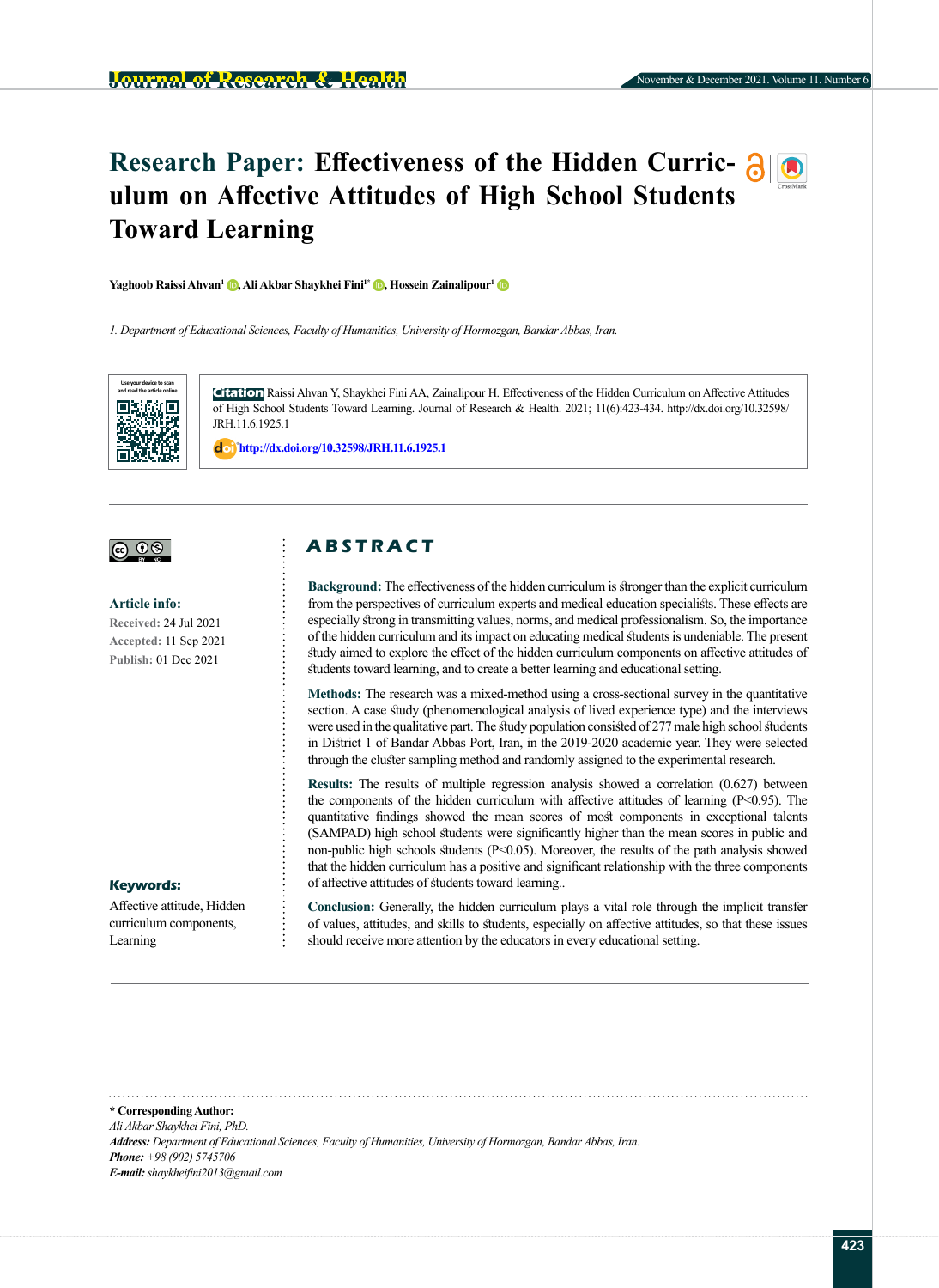## **1. Introduction**

**S**

chools in the third millennium possess the legacy of those ideas on which the glorious human civilization has been founded in science and technology areas. Appreciating such achievements and enriching such trea-

sures of human wisdom and knowledge is a mission that is closely linked to educational institutions in today's world [\[1\]](#page-10-0). The school is the most important social institution that provides equal educational opportunities for individuals. Although preparing children for adult life is a common goal of society and school, it is certainly not a simple task. It makes the task difficult due to conflicting visions of adult life [\[2\]](#page-10-1). Achieving society's vision is the responsibility of schools, and that vision has been translated into school goals. All school experiences presented to meet the community's needs make up a school curriculum  $\lceil 3 \rceil$ . The curriculum is one of the most important tools and elements for achieving educational goals and missions. Thus, the school tries to transfer different types of knowledge and skills to learners through designing and developing a specific curriculum to prepare them to take on their roles and responsibilities in life  $[4]$ .

There are different types of curricula that educators have to address in the classroom. Eisner stated that all schools teach three curricula: the explicit, the implicit, and the null  $\overline{5}$ .

Within the recent decades, a growing interest has arisen in grasping the implicit, tacit, invisible, unofficial, and non-academic aspects of school life, that is, the "hidden curriculum", which is considered as an integral part of school activities  $[6]$ . Curriculum planners and educators believe that schools often teach pre-defined goals that are an integral part of school activities besides intentional and guided learning [\[7\].](#page-10-4) Historically, the notion of the hidden curriculum has had a range of definitions. Some scholars referred to the same concept using different names, such as "unstudied" curriculum, the "covert" and "latent" curriculum, "non-academic outcomes of schooling", "resi-dues of schooling", and "by-products of schooling" [\[8\].](#page-10-5)

Vallance defined the hidden curriculum as a phenomenon that had "non-academic but educationally significant consequences of schooling" and occurred systematically but implicitly in schools [\[8\].](#page-10-5) Nowrouzi et al. pointed out that the hidden curriculum is classically defined as the unwritten, unofficial, and often unintended lessons, val-ues, and perspectives that students learn in school [\[9\].](#page-10-6)

The hidden-curriculum concept is based on the recognition that students absorb lessons in school that may or may not be part of the formal course of study, for example, how they should interact with peers, teachers, and other adults; how they should perceive different races, groups, or classes of people; or what ideas and behaviors are considered acceptable or unacceptable [\[10\].](#page-10-7) The hidden curriculum is described as "hidden" because it is usually unacknowledged or unexamined by students, educators, and the wider community. Because the values and lessons reinforced by the hidden curriculum are often the accepted status quo, it may be assumed that these "hidden" practices and messages do not need to change, even if they are contributing to undesirable behaviors and results, whether it is bullying, conflicts, or low graduation and college-enrollment rates [\[8\]](#page-10-5).

It should be noted that a hidden curriculum can reinforce the lessons of the formal curriculum or contradict the formal curriculum, revealing hypocrisy or inconsistencies between a school's stated mission, values, and convictions and what students experience and learn while they are in school [\[11\].](#page-10-8) Thus, the hidden curriculum should be considered one of the conceptual capitals of the curriculum course. This concept avoids looking at the curriculum as a superficial phenomenon and considers it at the implementation level with tracking its dynamics [\[12\]](#page-10-9).

Based on Bloom's theory of school learning, if there is a system of schooling which is virtually error-free or with a significant reduction in error, it is expected that most learners attain a high level of learning, with a relatively small amount of variation at levels of learning achieved, and at a minimal amount of variation in the learning time required [\[12\].](#page-10-9) Bloom has selected three interdependent variables, which, if properly attended to, should enable schools to approximate an error-free system of education. The three interdependent variables which are central to this theory of school learning are 1) the extent to which the student has already learned the essential prerequisites to the learning to be accomplished (cognitive entry behaviors), 2) the extent to which the student is (or can be) motivated to engage in the learning process (affective entry behaviors), and 3) the extent to which the instruction to be given is appropriate to the learner (quality of instruction) [\[13\].](#page-10-10) More specifically, Bloom's theory deals with student characteristics, in-struction, and learning outcomes [\[14\].](#page-10-11)

In this study, our concern is the affective characteristics of learning which consists of three parts: subject-related affect, school-related affect, and academic self-concept.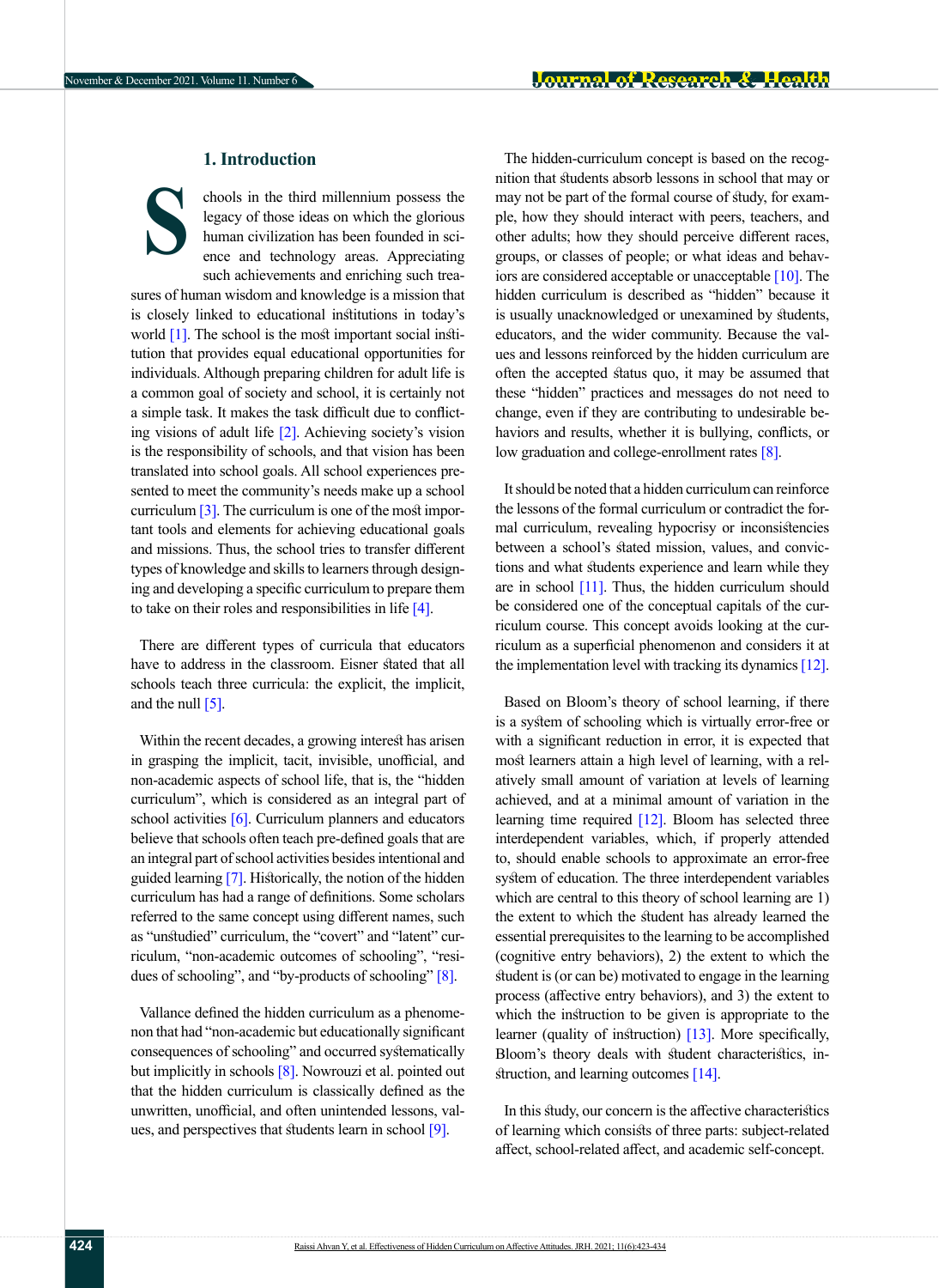1-Subject-related affect: we regard subject-related affect as a resolution between the perception of the past (what the individual believes to be related tasks) and perception of the relation between the present task and the prerequisite learning and future goals and purposes of the individual  $[15]$ .

2-School-related affect: by school-related affect, we mean a general disposition to regard the school and school learning positively or negatively. If the student develops a negative (or positive) affect toward school, this affect may include the school subjects, the teachers and staff, and even the whole idea of school and school learning. We believe that different amounts of failure (or success) may be needed for different students to develop this negative or positive affect toward school  $[15]$ .

3-Academic self-concept: we should keep in mind that the academic self-concept is an index of the student's perception of himself/herself in relation to the achieve-ment of the other learners in his/her school class [\[15\]](#page-10-12).

The positive consequences of the hidden curriculum are healthy habits, scientific and spiritual interests, artistic taste and aesthetics, good morals, conscientiousness, respect for humanity, healthy competition, collaboration, and altruism. Despite the profound impact on formal curricula in the field of values and norms on learners and students, these consequences are not approved by the official schools and university administrators and have been neglected in Iranian schools and universities. Most curriculum experts and medical education professors have compared the effects of the hidden and explicit curricula and concluded that the impact of the hidden curriculum in terms of education, especially in transferring values and norms, is far stronger than the explicit curriculum. In the training of medical students and specialists, besides the knowledge and skills, we must pay more attention to the development and strengthening of the values, attitudes, norms, social skills, and other characteristics that shape the behavior of physicians, as well as the role of the hidden curriculum. Therefore, the importance and the effects of the hidden curriculum in medical education are undeniable, so that Cohen asserts that perhaps more than ever, we should pay attention to the hidden curriculum in the training of physicians  $[16]$ .

Many studies have been done on the hidden curriculum. For example, Kian et al. showed that the hidden curriculum has a strong relationship with creativity, especially in terms of school social climate. It can be concluded that the hidden curriculum plays a vital role through the implicit transfer of values, attitudes, and skills to students, which needs more attention in every educational setting [\[17\]](#page-10-14).

Abbaspour et al. conducted a qualitative study to investigate the experiences of nursing students of the Midwifery Faculty of Mashhad University of Medical Sciences regarding the hidden curriculum. Through open interviews, students were asked about their understanding of the hidden curriculum, learning experiences from the hidden curriculum, and the hidden curriculum resources. The results showed that students considered the hidden curriculum more important than formal and explicit curriculum and believed that this curriculum had created more stable behaviors in them and ultimately led to positive learning, such as professional ethics, work conscience, critical thinking as well as negative learning, such as wrong and routine performance and hypofunction. The overall result of this study indicated that the hidden curriculum effectively forms the beliefs, culture, and personality of the learners [\[18\]](#page-10-15).

Taghvaei Yazdli et al. in their research entitled "The relationship between the hidden curriculum and emotional intelligence of students of Kashan Medical Sciences University," concluded that the hidden curriculum greatly impacts students' emotional intelligence, and lack of attention to the hidden curriculum is one of the barriers to professionalism [19].

Mehrmohammadi and Fathi studied the position of the hidden curriculum in continuing medical education. They concluded that in clinical skills training, there are opportunities to consider and pay attention to the hidden and explicit effects of practical and educational content. Through dialogue and negotiations and meetings in clinical medical education, we can advance the findings and awareness of physicians. From their point of view, physicians and medical education participants are not immune from the effects of the hidden curriculum, and identifying and paying enough attention to the hidden curriculum leads to a better and more comprehensive understanding of integration and change in continuous education programs and affects physicians' interpersonal relationships and their treatment decisions [\[5\].](#page-10-2)

Lampe et al. researched 36 medical students to determine their views on their education quality through the hidden curriculum. The students pointed to positive issues, such as effective role models and availability of professors, as well as negative issues, such as the existence of hierarchical and competitive atmosphere, stoic education, and teaching in a humiliating manner, especially during clinical, educational years in this medical university [\[20\]](#page-10-16).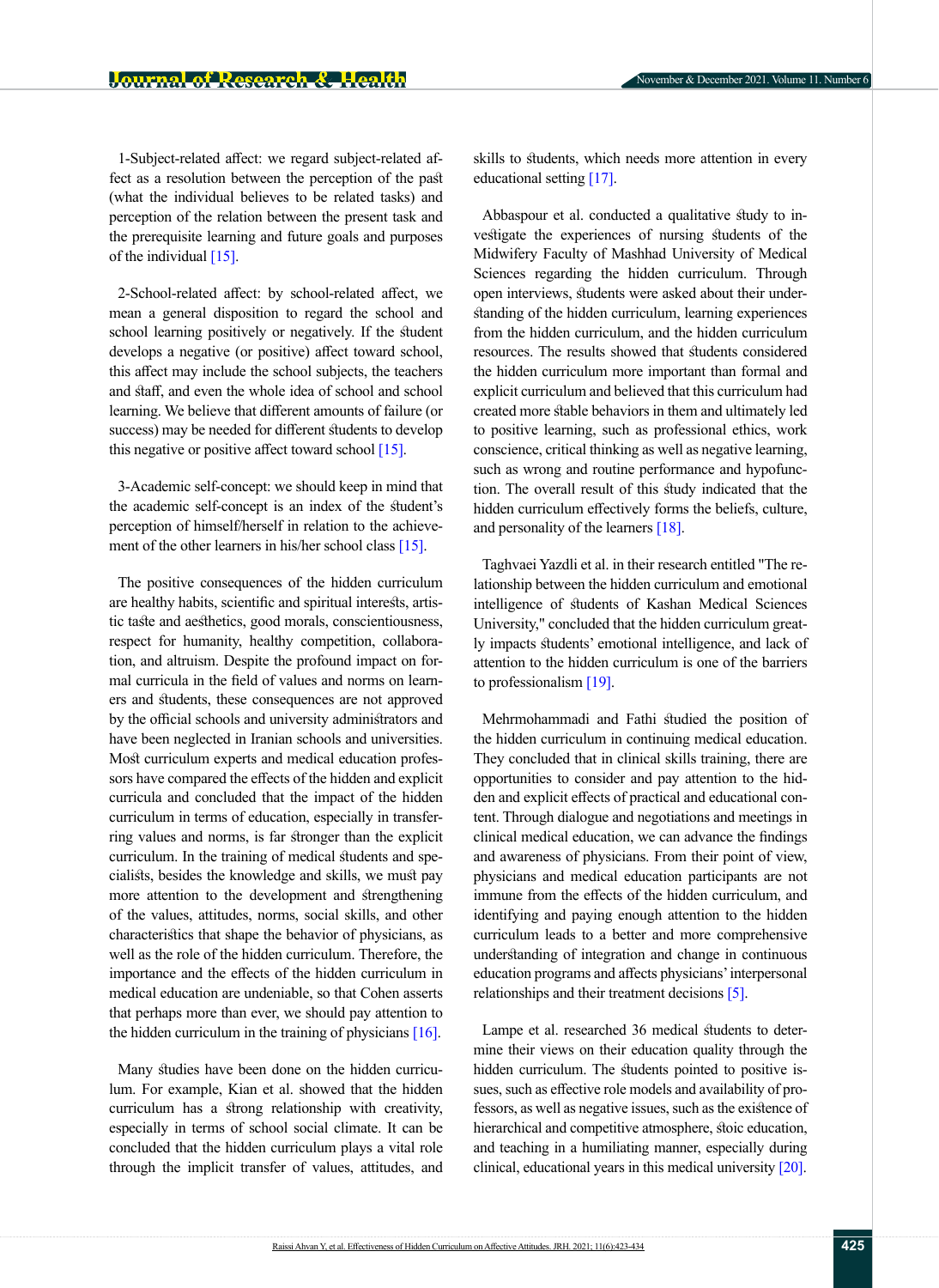Vahid Fallah et al. investigated the role of the hidden curriculum components in high school students toward learning. In their research, they concluded that school rules and regulations, interpersonal relationships, and teacher-student interactions are influential factors and components in students' learning [\[21\]](#page-10-17).

Samiee Zafarghandi examined the relationship between the hidden curriculum components (teachers' interaction with students, school rules and regulations, teaching methods of teachers, and teachers' evaluation methods) with the emotional intelligence of students. Findings showed that among the studied components of the hidden curriculum except for school rules and regulations, other components of teachers' teaching methods, teacher evaluation, and teachers' interaction with students had a positive and significant relationship with students' emotional intelligence [22].

Amini et al. conducted a study entitled "Reviewing and explaining the hidden curriculum from the viewpoints of students of Kashan Medical Sciences University". Findings showed that three variables, namely physical space and environment, behavioral and personality traits of faculties, and their evaluation methods, have the highest mean. Thus, these three variables have hidden and unexpected effects and implications, and consequently, they have negative and desirable influences on the behaviors and learnings of medical university students. It is necessary and important that physical space and environment, behavioral and personality traits of faculties, and their evaluation methods be changed and reformed. These changes facilitate actual learning and prevent the forma-tion of negative attitudes among medical students [\[23\]](#page-10-18).

Abroampain, in his study, sought to explore the extent to which the hidden curriculum can be used to develop skills, values, and attitudes for learners to teach and develop the affective domain. The findings showed that the learners learned more than what they were taught in class, and what they acquired from the school's culture stayed much longer with them [\[24\]](#page-11-0).

Cubukca reported that students are exposed to many values through both formal (explicit) and the hidden curriculum in schools, but the hidden curriculum is more efficient in teaching values. In his study, he aimed to determine supportive activities and views of students who participated in these activities to reveal the importance of the hidden curriculum on gaining values within character education in elementary schools. At the end of the study, it was found that values are included in the curriculum of elementary schools, and supportive activities

for the hidden curriculum in the process of gaining and internalizing values are important [\[25\].](#page-11-1)

In this study, all three dimensions (social, cognitive, and physical) of the hidden curriculum are addressed with an integrated approach. The researchers identified and formulated major components or categories which encompass the characteristics of the hidden curriculum. These components became the framework for the research conducted in our study and formed the basis for a school's self-evaluation of the hidden curriculum. It is evident that these components are related to each other, to the school environment, the teachers, and the staff. These components of the hidden curriculum were explained as follows. Teachers' interactions (relationships) with students, in other words, social relationships between teachers and students and among students, provide insight into a program's hidden curriculum. These messages may also affect relationships among students. For example, if the teacher continuously interrupts students, the implicit message is that students' words and thoughts are less important than the teacher's. Also, because the students are interrupted by the teacher, students may assume that it is alright to interrupt one another. Teachers who model more courteous behavior send the message that it is inappropriate to interrupt others but value what each student has to say, and so should the students [\[26\]](#page-11-2).

The architecture and physical setting of an educational center, in other words, the physical structure of the school and classroom, can also evoke certain perceptions in students' minds. Several experts believe that nonverbal teaching and behaviors are more influential than other factors in transferring messages to learners [\[27\]](#page-11-3).

A review of specialized and organized resources in the field of curriculum shows that no attempt has been made to document the positive or negative effects of the hidden curriculum on the affective attitudes of learners in Iran so far.

## **Objectives**

The main objective of this study is to identify the effects of the hidden curriculum components on students' affective attitudes towards school, subjects, and textbooks, as well as its impact on their academic self-concept in public, private, and exceptional talents (SAMPAD) high schools. The present study addressed the following questions:

**Q 1:** What is the effect of the hidden curriculum components on students' affective attitudes toward learning?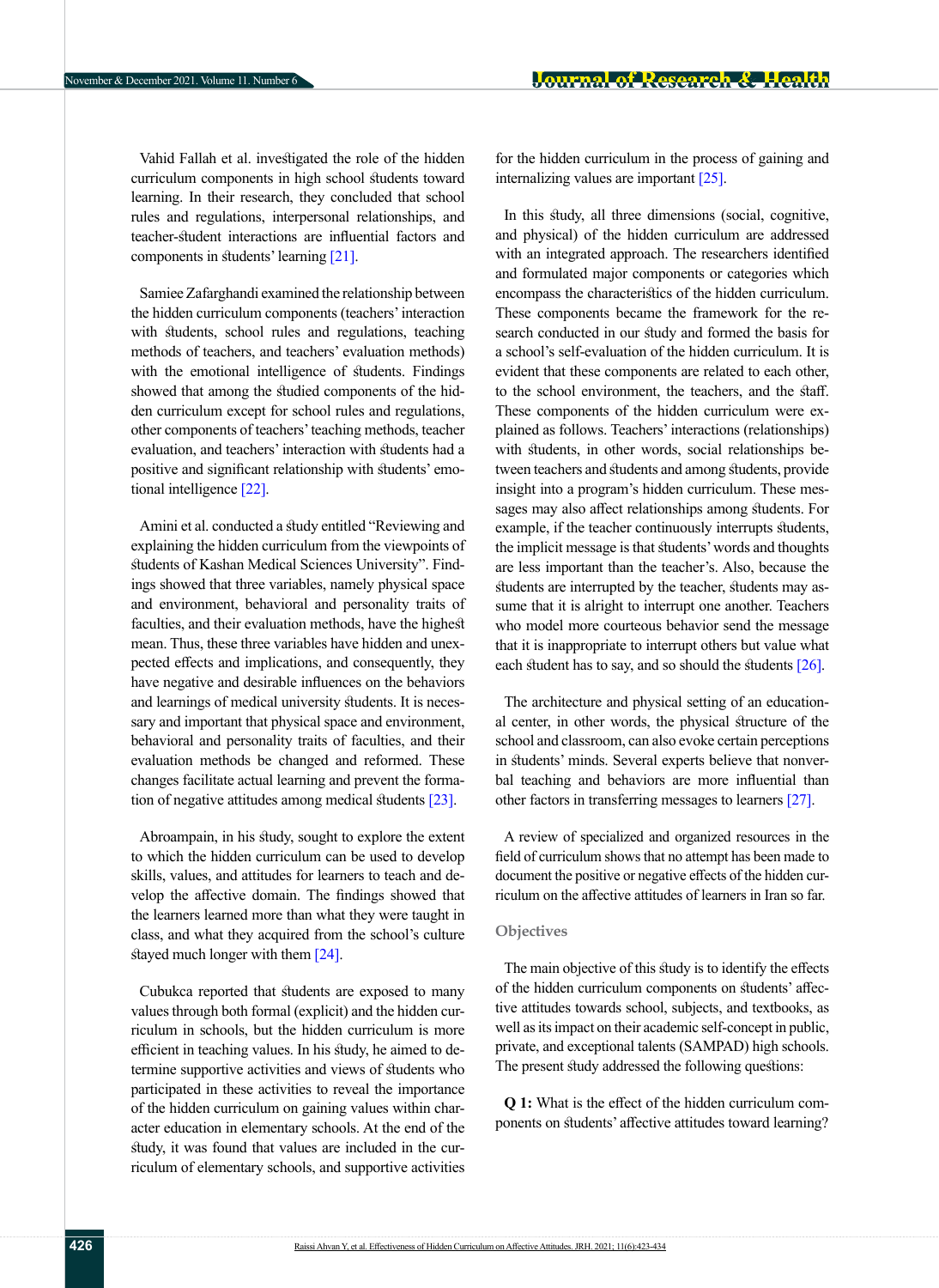**Q 2:** Are there any significant differences between the hidden curriculum components in public, private, and exceptional talents (SAMPAD) high schools?

**Q 3:** Are there any significant differences between the affective attitudes of students' learning in public, private, and exceptional talents (SAMPAD) high schools?

## **2. Methods**

The research method was a mixed-method. We used a cross-sectional survey in the quantitative section. Also, a case study (phenomenological research of lived experience type) and the interviews were used in the qualitative part.

#### **Study participants**

The study population consisted of all male high school students in District 1 of Bandar Abbas Port, Iran, in the academic year 2019-2020. According to Morgan's table, 277 subjects were selected using the cluster random sampling method. Out of all secondary levels high schools for boys in Bandar Abbas, seven high schools were selected, including three public high schools (138 students), three private high schools (76 students), and one exceptional talent (gifted) high school (63 students). The students were interviewed, investigated, and then they were asked to complete and respond to the questionnaires. The questionnaires were based on the hidden curriculum components and students' affective attitudes chosen by the researchers to collect data and assess them.

#### **Instruments**

#### **Hidden Curriculum Questionnaire**

The hidden curriculum questionnaire consists of 29 closed-ended items created by Shaykhei (2008). It is scored on a 5-point Likert-type scale from very high=5 to very low=1. The Cronbach α coefficient for the whole sample was 0.87. In this study, the Cronbach  $\alpha$  coefficient of this questionnaire showed a total estimation of 0.84, indicating that the instrument had a good degree of reliability. In the current study, 15 experts confirmed the validity of this questionnaire (Content Validity Index [CVI]=0.85, Content Validity Ration [CVR]=0.92).

#### **Affective Attitudes of Learning Questionnaire**

The affective attitudes questionnaire consists of 70 closed-ended items developed by Saif, Dellavar, and Maleki (2007). The items are scored on a 5-point Likerttype from 1=completely disagree to 5=completely agree. The Cronbach  $\alpha$  coefficient for the whole questionnaire was 0.78. In this study, the Cronbach  $\alpha$  coefficient of this questionnaire showed a total estimation of 0.76, indicating that the instrument had a good degree of reliability. In the current study, 15 experts confirmed the validity of this questionnaire (CVI=0.81, CVR=0.89).

#### **Interview**

Semi-structured interviews with standardized openended questions and informal conversations were held with students. We also used the chronological method for recording students' lived experiences.

## **Study procedure**

This study was performed in two phases. In the first phase, the participants were asked to respond to both questionnaires. To ensure confidentiality and reduce the effects of response bias, the participants were provided with a cover letter that had a written description of the purpose of the study. They were informed that participation in the study was voluntary, and their responses would not be personally identifiable. In the second phase, the researcher interviewed participants to ascertain their perceptions of the emphasis on the characteristics of the hidden curriculum. The researcher used an open-ended interview schedule. The purpose of the non-directive questions was to give the participants an opportunity to open a wide range of discussion topics and to avoid "leading" them in their responses. The interviews were conducted and held in an office or the schools' library and usually took 35 to 40 minutes. After administrating the questionnaires, the SPSS software was used to perform various statistical computations and data analyses.

## **3. Results**

Structural equation analysis was used to investigate the effects of the hidden curriculum components on affective attitudes of learning. The studied model, along with the indicators related to the model fit, are presented below.

[Figure 1](#page-5-0) shows the significant coefficients of the model related to the relationship between the hidden curriculum components and the affective attitudes of learning. Based on the obtained results, all coefficients related to the factor loads of the measurement model are greater than 2.58 and are significant  $(P<0.01)$ . The strength of the relationship between the hidden curriculum components and the affective attitudes variables by the factor load showed that the factor load of more than 2.58 was a strong relationship. Therefore, accuracy in the operating load of these variables showed that all factor loads and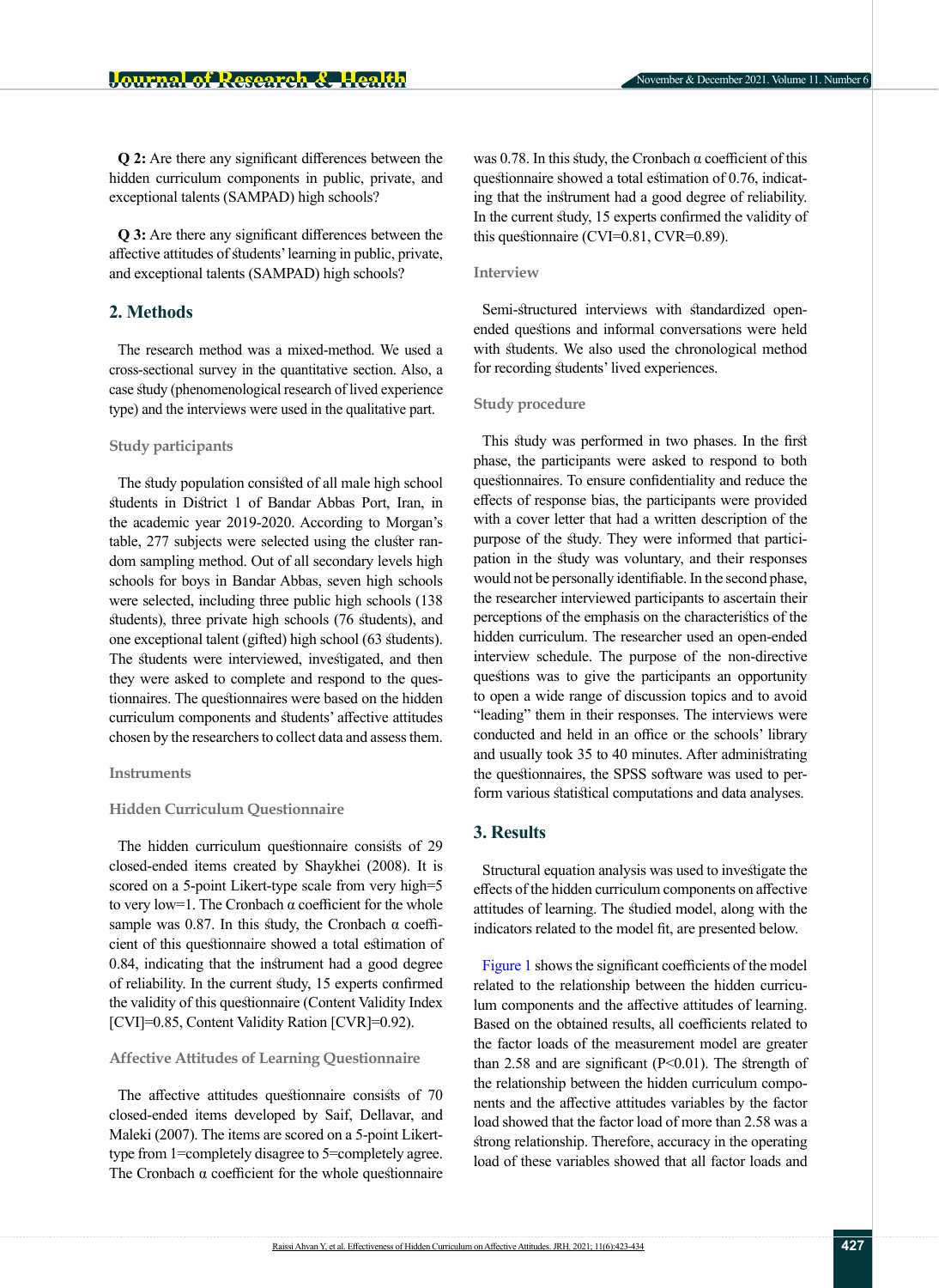their output were more than 2.58, which indicated that all items were acceptable and the fitness of the structural model was confirmed.

The indicators related to the model fit are presented in [Table 1](#page-6-0) presented the fitness indices of the model, which confirm the appropriateness of the model. The degree of freedom for the Chi-square ratio  $(\chi^2/df)$  confirmed the model's fitness, which was less than 3, and means that the model fits the data. The Root Means Square Error of Approximation (RMSEA) was 0.069, and the Standardized Root Mean square Residual (SRMR) was 0.063, which was less than the criterion  $(0.08)$ , thus confirming the fitness of the model. Finally, IFI (Incremental Fix Index), CFI (Comparative Fit Index), NFI (Normed Fit Index), and RFI (Relative Fit Index) indices were larger than the desired criterion (0.9). In general, considering the total calculated fit indices, the fitness of the structural model was confirmed.

The present study aimed to explore the effects of the hidden curriculum components on affective attitudes of students toward learning in public, private, and exceptional talents (SAMPAD) high schools. In this study, the hidden curriculum components are the independent variables, and students' attitudes toward subjects, textbooks, school, and students' self-concept are the dependent variables. In the present section, the data collected from the studied subjects through the hidden curriculum components and the non-cognitive (affective attitudes) questionnaires were analyzed using appropriate statistical techniques, and the research questions were tested. To this end, the descriptive statistics indices were used to describe and classify the collected data. Also, the multivariate analysis of covariance was used to test the questions.

**Q1:** What are the effects of the hidden curriculum components on the students' affective attitudes of learning?

According to [Table 2](#page-6-1), the standard coefficient value is equal to (0.67), and the test statistics value is greater than 1.96. Considering the small significance level obtained from the value of 0.01, the research hypothesis on the relationship between the hidden curriculum components and the affective attitudes of students toward learning is confirmed.

Multiple regression test was used to investigate the relationship between the hidden curriculum components on students' affective attitudes toward learning.

In [Table 3](#page-6-2), the results of the analysis of variance are presented to investigate the regression model. Based on the results, the obtained F value is 6.148, which is significant at the alpha level less than 0.01, showing that hidden curriculum components can explain the changes in students' affective attitudes of learning and the suitability of the proposed regression model. Considering that the value of the tolerance statistic is greater than the shear value of 0 (1.0) and the statistic of variance inflation factor is less than the shear value (10), the collinearity assumption has not been violated. The results of multiple regression



#### <u>Liter</u>

<span id="page-5-0"></span>**Figure 1.** Significance coefficients of the model related to the relationship between the hidden curriculum components and the affective attitudes of learning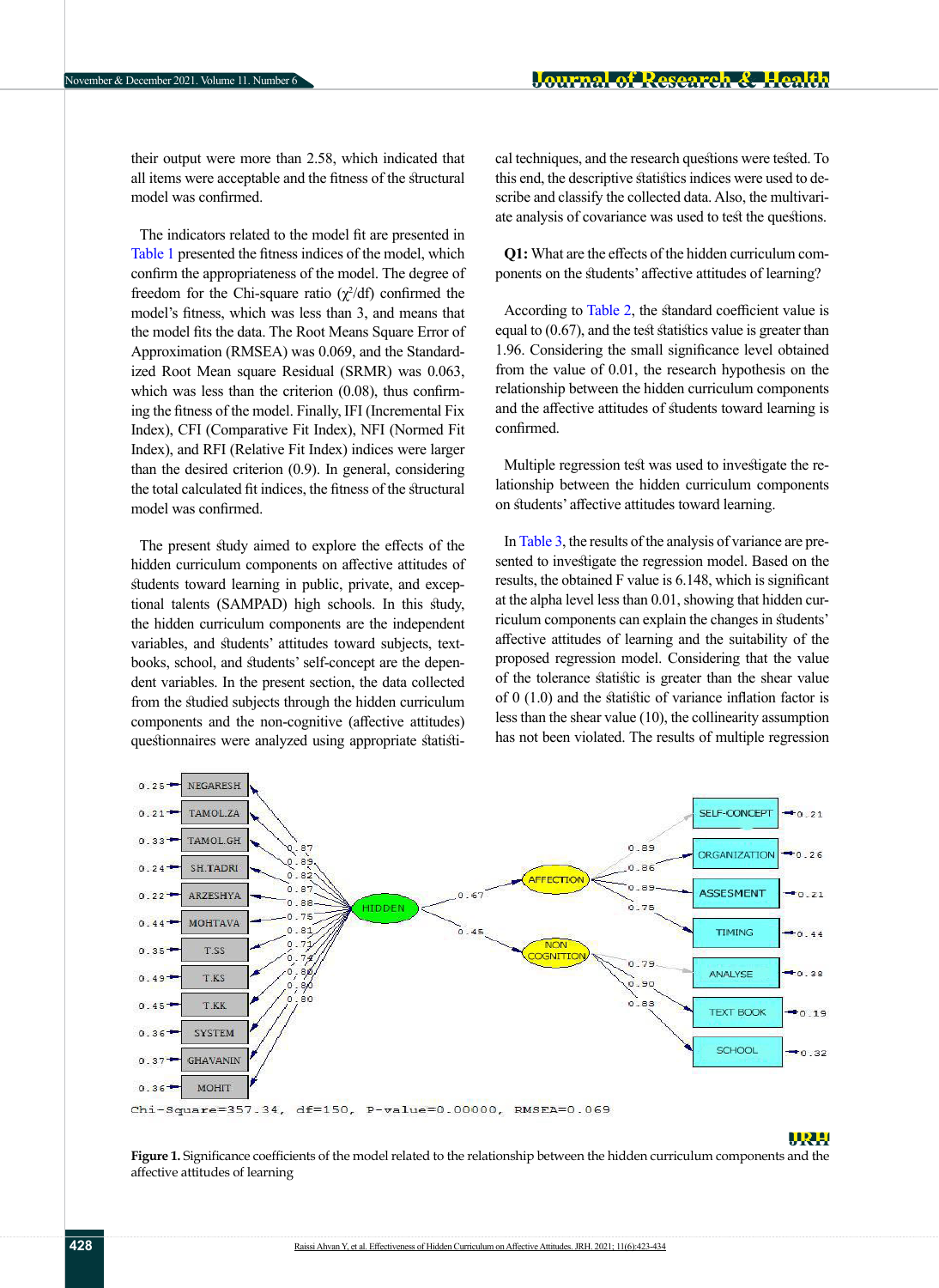| <b>Fit Index</b> | <b>Acceptable Domain</b> | <b>Observed Value</b> | <b>Fit Index Valuation</b> |
|------------------|--------------------------|-----------------------|----------------------------|
| $\chi^2/df$      | < 0.3                    | 2.38                  | Appropriate                |
| IFI              | >0.9                     | 0.97                  | Appropriate                |
| <b>RFI</b>       | >0.9                     | 0.95                  | Appropriate                |
| <b>RMSEA</b>     | < 0.08                   | 0.69                  | Appropriate                |
| <b>SRMR</b>      | < 0.08                   | 0.63                  | Appropriate                |
| <b>CFI</b>       | >0.9                     | 0.97                  | Appropriate                |
| <b>NFI</b>       | >0.9                     | 0.96                  | Appropriate                |
|                  |                          |                       | TRE                        |

<span id="page-6-0"></span>**Table 1.** Model of fit indices

df: Degree of freedom; IFI: Incremental Fix Index; RFI: Relative Fit Index; RMSEA: Root Mean Square Error of Approximation; SRMR: Standardized Root Mean square Residual; CFI: Comparative Fit Index; NFI: Normed Fit Index.

<span id="page-6-1"></span>**Table 2.** Path coefficient of the relationship between hidden curriculum components and the affective attitudes of learning

| Path                                                            | <b>Standard Coefficient</b> | Statistics (T) | <b>Level of Significance</b> |
|-----------------------------------------------------------------|-----------------------------|----------------|------------------------------|
| Hidden curriculum $\rightarrow$ Affective attitudes of learning | 0.67                        | 6.93           | 0.01                         |
|                                                                 |                             |                |                              |

analysis confirm the impact of the hidden curriculum components on affective attitudes in public, private, and exceptional talents (SAMPAD) high schools.

**Q 2:** Are there any significant differences between the hidden curriculum components of public, private, and exceptional talents (SAMPAD) high schools?

The Multivariate Analysis of Variance (MANOVA) test was utilized to compare the hidden curriculum components among students of public, private, and gifted (SAM-PAD) high schools. The results of this test, along with the study of its assumptions, are presented in [Table 4.](#page-7-0)

The Bonferroni post hoc test was applied to compare the differences between the scores of the hidden curriculum components in students of public, private, and exceptional talents (SAMPAD) schools. The results showed that the mean score of the teachers' interactions with students in exceptional talents (SAMPAD) high school (82.34) is significantly higher than the mean scores in public (51.69) and private (56.18) high schools (P<0.05).

The mean score of the methods of teaching and teachers' evaluation of exceptional talents (SAMPAD) high school (78.00) is significantly higher than the mean scores in public (52.48) and private (62.21) high schools ( $P<0.05$ ). The mean score of physical environments and facilities in exceptional talents (SAMPAD) high school (79.88) is considerably higher than the mean scores in public (55.15) and private (70.93) high schools (P<0.05). Other pairwise comparisons were not significant (P>0.05).

**Q 3:** Are there any significant differences between the affective attitudes of students' learning in public, private and exceptional talents (SAMPAD) high schools?

<span id="page-6-2"></span>

| <b>Level of Significance</b> |       | <b>Mean Squares</b> | Degree of Freedom | <b>Sum of Squares</b> |
|------------------------------|-------|---------------------|-------------------|-----------------------|
| Regression                   | 6.148 | 751.722             | 12                | 9020.664              |
| Residues                     |       | 62.959              | 264               | 16621.213             |
| Total                        |       |                     | 276               | 25641.87              |
|                              |       |                     |                   | <u>HRL</u>            |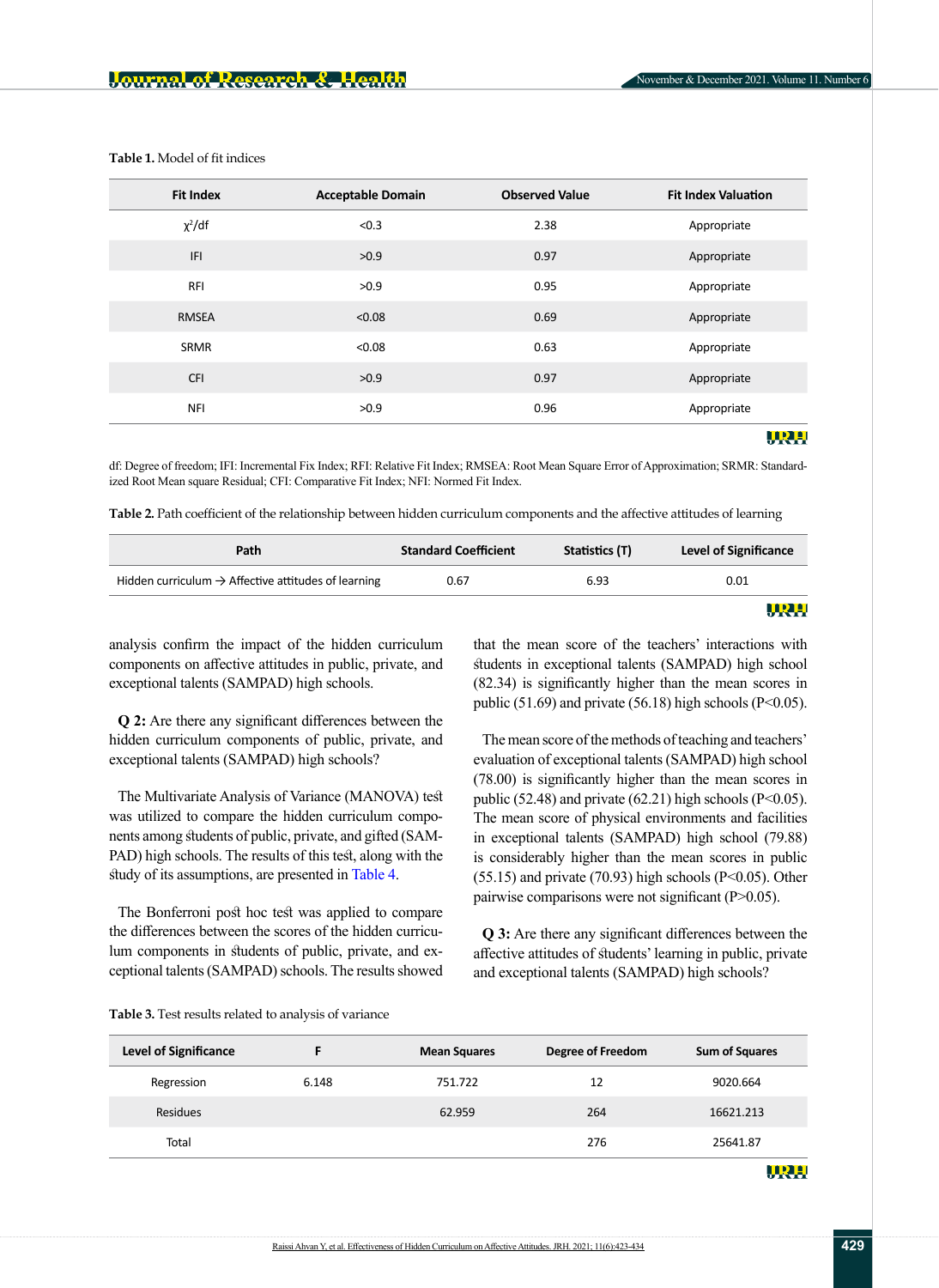| <b>Statistical Index</b>                          | <b>Mean</b> tSD |              |                 |
|---------------------------------------------------|-----------------|--------------|-----------------|
|                                                   | <b>Public</b>   | Private      | Gifted (SAMPAD) |
| Teachers' interactions with students              | 51.69±9.161     | 56.18±8.926  | 82.34+8.775     |
| Staff's interactions with students                | 21.43±4.761     | 58.75±7.828  | 76.72±7.129     |
| The content of the textbooks                      | 22.22±4.359     | 23.49±4.474  | 38.34±6.491     |
| Methods of teaching and teachers' evalua-<br>tion | 52.48+9.229     | 62.21±10.977 | 78.00±11.955    |
| Physical facilities                               | 55.15±10.34     | 70.9±12.14   | 79.88±12.881    |
|                                                   |                 |              |                 |

<span id="page-7-0"></span>**Table 4.** Statistical description of the scores of the hidden curriculum components of public, private, and gifted (SAMPAD) high school

The Bonferroni post hoc test was applied to compare the differences between the scores of affective attitudes of learning in students of public, private, and exceptional talents (SAMPAD) high schools. Based on the results, the mean score of students' attitudes toward subjects and textbooks in exceptional talents (SAMPAD) high school (67.54) is significantly higher than the mean scores in public (51.33) and private (57.66) high schools ( $P<0.05$ ). The mean score of students' attitudes to school in exceptional talents (SAMPAD) high school (78.25) is significantly higher than the mean scores in public (56.78) and private  $(68.84)$  high schools  $(P<0.05)$ . The mean score of students of academic self-concept in exceptional talents (SAMPAD) high school (75.56) is significantly higher than the mean scores in public (53.37) and private (67.83) high schools (P<0.05) [\(Table 5\).](#page-7-1)

To analyze the qualitative findings obtained from the (hidden) component of teachers' interaction with students and its effects on the affective attitudes of learning, the authors used the views of some leading scholars and researchers in the field of educational psychology and learning, especially Jean Piaget's theory of cognitive processes, Bronfenbrenner's ecological theory, Erickson's developmental theory, Maslow's motivational theory, and Bloom's books. The researchers in public high schools (with codes 1, 2, 3) witnessed non-constructive and biased teachers' interactions with students. In these high schools, the researchers witnessed the apparent discrimination of teachers in their interactions with students so that they had the most constructive and positive attention and interactions with smart students. On the other hand, they paid less attention to weak students, which had a harmful and destructive aspect. The researchers often observed some teachers entering the classroom without greeting the students and leaving immediately after teaching without saying goodbye. Creating a vapid and despotic atmosphere in the classroom along with a despotic face and tangled frowns to control the class and the use of methods of intimidation, insults, humiliation, and threats of students to study all indicated that some teachers were unfamiliar with the basic principles of educational psychology, teaching, and counseling techniques. The researchers in public high schools (with codes 1, 2, 3) found the unfortunate fact that some teachers are not familiar enough with the mental illnesses of students. Some students had attention deficit hyperactivity disorder, which the authors observed in the classroom. Excessive expectations from such students and ignoring their gradual progress was among the communication

<span id="page-7-1"></span>**Table 5.** Statistical description of the scores of the affective attitudes of learning in public, private, and gifted (SAMPAD) high schools

|                                      | Mean+SD       |              |                 |
|--------------------------------------|---------------|--------------|-----------------|
| <b>Statistical Index</b>             | <b>Public</b> | Private      | Gifted (SAMPAD) |
| Students' attitudes toward textbooks | 51.33±14.190  | 57.66±15.414 | 67.54±16.901    |
| Students' attitudes toward school    | 56.78±15.971  | 68.84±16.121 | 78.25±16.164    |
| Students' academic self-concept      | 53.37±14.273  | 67.83±14.636 | 75.56±16.139    |
|                                      |               |              | URL.            |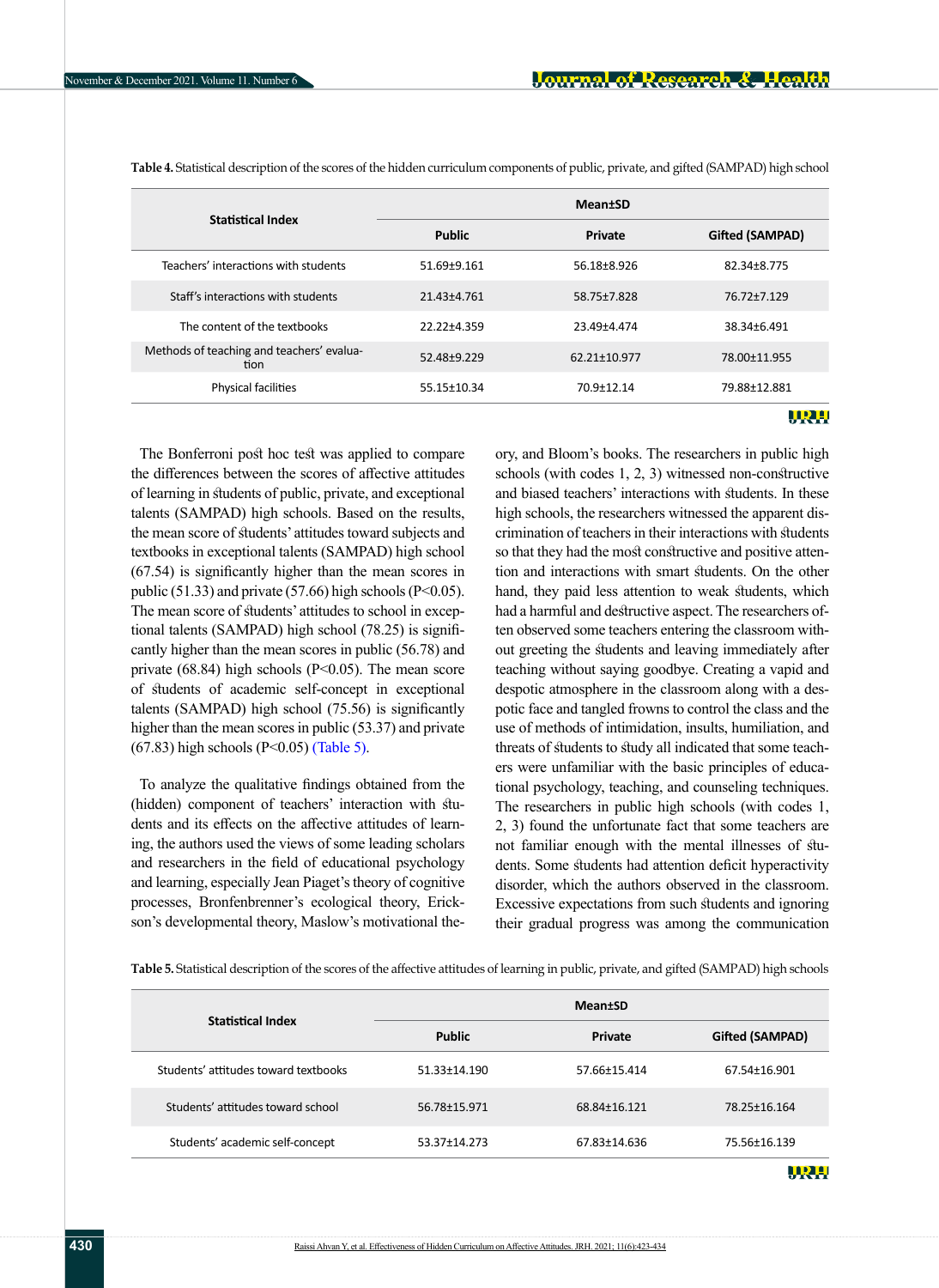barriers in the formation of teachers' positive interaction with students. Such interactions cause students' negative emotional attitudes and discouragement about teaching subjects, school, and academic self-concept, which is contrary to the recommendations and views of behavioral psychologists and motivational approaches. Although the researchers in public high schools (with codes 1, 2, 3) were faced with negative interactions between teachers and students in classrooms, in exceptional talents (SAMPAD) and Hormozgan University's high school (with codes 6, 7), they witnessed a different form of constructive and positive interactions between teachers and students. The creation of a favorable educational environment by the school authorities had led to mutual communication between teachers and students, which had a scientific, friendly, and supportive structure. Using Piaget, Vygotsky, and learner-centered educational approaches, teachers made it possible for students to participate in classroom discussions and foster positive academic self-concept in them. In these high schools, along with the theories of Thorndike and Skinner, there was mutual respect and affection in the reciprocal relationships between teachers and students. Teachers developed a sense of competence, adequacy, and skill, a passion for learning, and experience in students.

To analyze the qualitative findings of teaching methods and teachers' evaluation methods in the formation of the hidden curriculum and its impacts on students' affective attitudes, the researcher has used the views of the most influential curriculum planning scholars and experts, especially Eisner's books. The researcher observed that in many high schools and classrooms, teachers still used traditional teaching methods, such as lecturing and memorization, which deprive students of the opportunity to participate in class discussions and express their views, opinions, and feelings. In the meantime, the researcher encountered a literature teacher at gifted (SAMPAD) high school (with code 7). This teacher used learner-centered methods and group discussion in the classroom, which led students to exchange ideas through dialogue and solving problems.

## **4. Discussion**

The study aimed to investigate the effects of the hidden curriculum components on the affective attitudes of learning in public, private, and exceptional talents (SAMPAD) high schools. Affective learning attitudes included the students' attitudes toward the subjects, textbooks, school, and academic self-concept. All fitness indices found via structural equation modeling indicated acceptable goodness of fit in the model. This research was conducted in two phases: quantitative and qualitative. Results showed that the independent variable (the hidden curriculum components) is significantly and positively correlated to all three dependent variables (students' affective attitudes toward subjects, textbooks, school, and academic self-concept). Overall, students' attitudes toward subjects, textbooks, school, and academic self-concept were positive. To compare the differences between the scores of the hidden curriculum components in different high schools, the quantitative findings showed that the mean scores of most components in exceptional talents (SAMPAD) high school are significantly higher than the mean scores in public and private high schools (P<0.05).

Based on the results, the hidden curriculum has a positive and significant relationship with the affective attitudes of students toward learning. Based on the qualitative findings, the textbook content directly and significantly correlates with the affective attitudes of students toward learning. In public high schools (code 1, 3), where students showed less interest in the textbook's content, the researchers observed their negative attitudes toward the subjects and textbooks. In exceptional talents (SAMPAD) and Hormozgan University high schools (private), students' attitudes towards the textbooks content were positive. Given the significant relationship between "the hidden curriculum" and "affective attitudes of students toward learning" in the present study, the results were consistent with the findings of Kian et al. [\[17\],](#page-10-14) Abbaspour et al. [\[18\]](#page-10-15), Samiee Zafarghandi [22], Clinton and Khan [\[28\],](#page-11-4) Thornberg [29], and Ludwig et al. [30]. According to the research of Ludwig et al., affective engagement with the content is more effective than other learning techniques, and student's academic performance and achievement increase when they are interested in the curriculum [30].

In explaining these findings, it can be said that by completing many aspects of the educational identities of students, the hidden curriculum can provide rich educational opportunities and contexts for them to promote their affective attitude in learning. The qualitative findings showed that teachers' teaching methods in many high schools were unsatisfactory. According to the analysis, teachers' teaching and evaluation methods in the exceptional talents (SAMPAD) high school (code 7) were more desirable than all schools, and in the public high school (code 2) was weaker. In most schools, the researchers observed the traditional teaching methods, memorization, and repetition of the curriculum. They did not use the teaching and evaluation methods proposed by theorists in educational psychology and learning in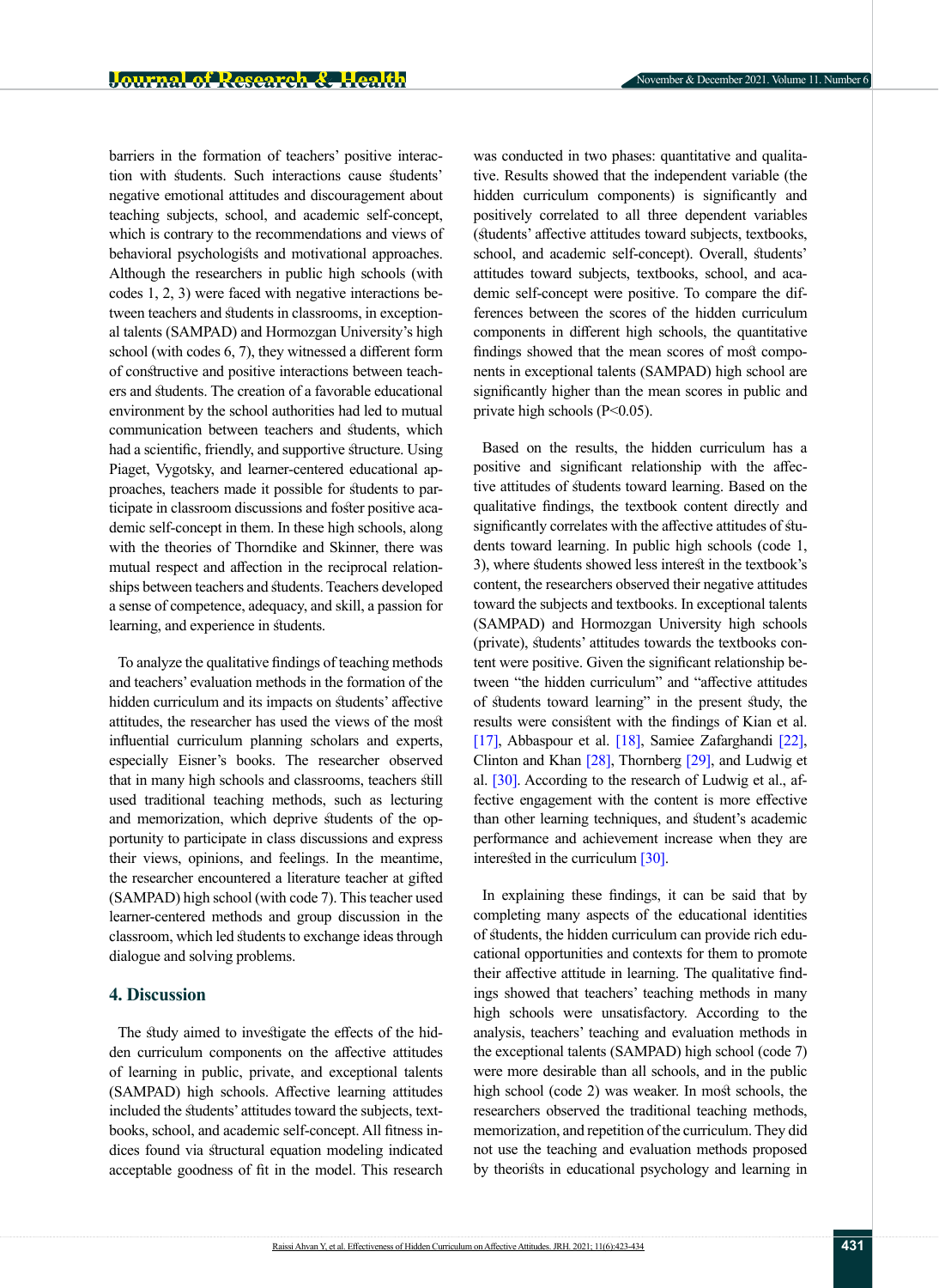academic situations. The study results were consistent with Abbaspour et al.  $[18]$ , Fallah et al.  $[21]$ , Amini et al. [\[23\]](#page-10-18), Abroampa [\[24\]](#page-11-0), Cubukca [\[25\]](#page-11-1), Van Den, et al. [\[31\]](#page-11-5), and Mulder et al. [\[32\].](#page-11-6) Van Den et al. argued that a better teaching method not only leads to more learning and academic achievement but also develops a more positive attitude towards subjects, textbooks, and schools, thereby increasing students' academic self-concept [\[31\]](#page-11-5).

Therefore, the hidden curriculum has a significant effect on students' behavior, progress, productivity, and performance in a constructive way, as well as its destruction for itself. Different social, cultural, and educational school experiences affect students, and they develop other relationships to authority, business process, physical and symbolic capital. Social and cultural activities, leisure time and sports activities, ceremonies for the celebration of specific days and weeks, social clubs are essential tools for hidden curriculum in schools, and they are considered successful to the extent of linking formal and informal aspects of the school, and lasting learning experiences can be created  $[25]$ . Values in the society focusing on raising good citizens should play a role in bringing the schools more effective. Social events, lectures at the school except in accordance with the objectives of education, according to students' interests and needs, personalities, information, and improve school management under the teacher's guidance in a planned, scheduled, and regular work is defined.

## **5. Conclusion**

Overall, the findings of this study confirmed the effectiveness of the hidden curriculum components on students' affective attitudes toward the content and organization of high school textbooks and the teachers' methods of teaching and evaluation, as well as the significant correlation between them. Therefore, we can find solutions to reduce adverse effects and design curricula with more desirable quality. According to the findings, the factors involved in developing the hidden curriculum in teaching methods and evaluation of teachers with destructive and anti-educational effects are the outdated knowledge of teachers due to having multiple jobs. This condition creates a lack of motivation to keep in touch with students. Teachers consider students as knowledgelearners instead of knowledge-seekers. Teachers are influenced by this dominant mentality and emotional view that they can solve the students' problems by granting good marks. Therefore, it is suggested to help teachers not to think of themselves as mere transmitters of knowledge and textbooks content by adopting various methods to change attitudes and improve the level of knowledge

and skills of their profession. Instead, they should be reminded that they play a more inclusive role as facilitators and guides, meeting the needs of the audience and students. Research findings on the content and organization of the textbooks showed that outdated content, its inconsistency with students' real needs, and the lack of a horizontal or vertical connection between content and subject matters are the main issues and concerns unresolved. It is suggested that education administrators and educational planners consider the practical components of the hidden curriculum identified in this study and introduce the hidden curriculum concept by conducting in-service training courses for teachers and school staff. To reduce the negative consequences of the hidden curriculum, school administrators should consider students' psychological characteristics, individual differences, and their psychological needs in the design of curricula. At the sociological level, parents should be encouraged to actively participate in their children's education to strengthen an effective relationship between them and the school. Parent presence as a partner at school will help their children develop positive cognitive and emotional attitudes, leading to increased academic achievement, and consequently, reduced destructive impacts of the hidden curriculum. This research is considered important from two aspects: theoretical and practical foundations. In terms of theoretical foundations, the proposed model was adopted from the theories of learning, management, and curriculum design and planning. Scrutinizing the results of this research can serve as an educational tool for those involved in education. In this way, they will know the desired and approved goals of the education system can be achieved only by modifying the curriculum.

The researchers were meticulous in conducting the present study. However, some factors may have been out of the researchers' control which has caused some limitations in the research. The results of this study are limited to the male high school students, and it is neither appropriate nor recommended to generalize the results to the students of other levels, such as primary or guidance schools and the second limitation is the geographical diversity of the participants, so the findings and the results should be generalized.

## **Ethical Considerations**

#### **Compliance with ethical guidelines**

This article was approved by Iran Doc License (Code No. 1538393). Written informed consent was obtained from the participants.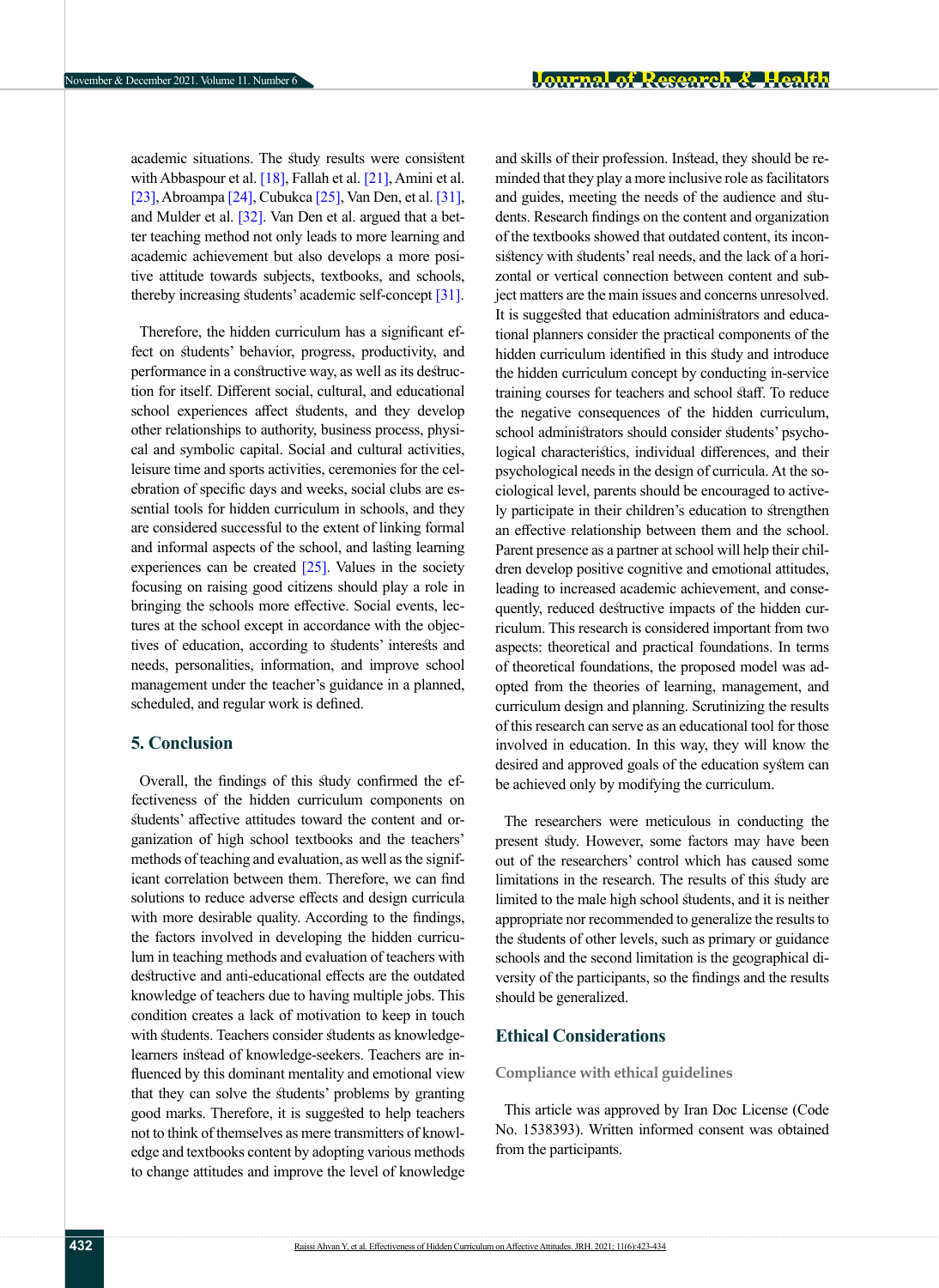## **Funding**

The paper was extracted from the PhD. dissertation of the first author at the Department of Educational Sciences, Faculty of Humanities, University of Hormozgan, Bandar Abbas.

#### **Authors' contributions**

Writing the original draft: Yaghoob Raissi Ahvan; Supervision: Ali Akbar Shaykhei Fini; Conceptualization, methodology, investigation, resources, writing, review, and editing: All authors.

#### **Conflict of interest**

The authors declared no conflict of interest.

#### **References**

- <span id="page-10-0"></span>[1] Ebadi SH. [Hidden curriculum: An apparent challenge or an unexplored opportunity (Persian)]. International Journal of Academic Research in Progressive Education and Development. 2013; 2(3):62-75. [[DOI: 10.6007/IJARPED/v2-i3/25\]](https://doi.org/10.6007/IJARPED%2FV2-I3%2F25)
- <span id="page-10-1"></span>[2] FathiVajargah K. Curriculum towards new identities: A description of contemporary theories of Curriculum. Tehran: Ayizh Publications; 2020. [https://www.gisoom.com/](https://www.gisoom.com/book/11284427/%DA%A9%D8%AA%D8%A7%D8%A8-%D8%A8%D8%B1%D9%86%D8%A7%D9%85%D9%87-%D8%AF%D8%B1%D8%B3%DB%8C-%D8%A8%D9%87-%D8%B3%D9%88%DB%8C-%D9%87%D9%88%DB%8C%D8%AA-%D9%87%D8%A7%DB%8C-%D8%AC%D8%AF%DB%8C%D8%AF-%D8%B4%D8%B1%D8%AD%DB%8C-%D8%A8%D8%B1-%D9%86%D8%B8%D8%B1%DB%8C%D8%A7%D8%AA-%D9%85%D8%B9%D8%A7%D8%B5%D8%B1-%D8%A8%D8%B1%D9%86%D8%A7%D9%85%D9%87-%D8%AF%D8%B1%D8%B3%DB%8C-%D8%AC%D9%84%D8%AF-1/) [book/11284427](https://www.gisoom.com/book/11284427/%DA%A9%D8%AA%D8%A7%D8%A8-%D8%A8%D8%B1%D9%86%D8%A7%D9%85%D9%87-%D8%AF%D8%B1%D8%B3%DB%8C-%D8%A8%D9%87-%D8%B3%D9%88%DB%8C-%D9%87%D9%88%DB%8C%D8%AA-%D9%87%D8%A7%DB%8C-%D8%AC%D8%AF%DB%8C%D8%AF-%D8%B4%D8%B1%D8%AD%DB%8C-%D8%A8%D8%B1-%D9%86%D8%B8%D8%B1%DB%8C%D8%A7%D8%AA-%D9%85%D8%B9%D8%A7%D8%B5%D8%B1-%D8%A8%D8%B1%D9%86%D8%A7%D9%85%D9%87-%D8%AF%D8%B1%D8%B3%DB%8C-%D8%AC%D9%84%D8%AF-1/)
- [3] FathiVājargāh K, Chookadeh S. [Identifying the hidden curriculum threats to citizenship education: The case of secondary school education according to the female teachers viewpoints (Persian)]. Educational Innovations. 2006; 5(3):93-132. [http://noavaryedu.oerp.ir/article\\_78804.html?lang=en](http://noavaryedu.oerp.ir/article_78804.html?lang=en)
- [4] Parhizgar L, Fathivajargah K. [Teachers' perceptions of the environmental curriculum in tehran's second-ary schools: A phenomenological approach (Persian)]. Research in School and Virtual Learning. 1970; 6(1):87-102. [http://etl.journals.](http://etl.journals.pnu.ac.ir/article_4856.html?lang=en) [pnu.ac.ir/article\\_4856.html?lang=en](http://etl.journals.pnu.ac.ir/article_4856.html?lang=en)
- <span id="page-10-2"></span>[5] Mohammadi Mehr M, Fathi Vajargah K. [The place of the hidden curriculum in continuing medical education (Persian)]. Bimonthly Journal of Education Strategies in Medical Sciences. 2008; 1(1):48-53.<http://edcbmj.ir/article-1-6-fa.html>
- <span id="page-10-3"></span>[6] Talebi A, Sharefi H. [Hidden curriculum in student life: Resistance together with adherence (Persian)]. Society Culture Media. 2016; 4(17):57-79. [http://scm.iaocsc.ir/article\\_46942.](http://scm.iaocsc.ir/article_46942.html?lang=en) [html?lang=en](http://scm.iaocsc.ir/article_46942.html?lang=en)
- <span id="page-10-4"></span>[7] Jan Alizadeh H, Sharepour M, Kashefi Rad R. [The role of hidden curriculum on educational function of students (a case study in Neyshabour high-school students) (Persian)]. Journal of Sociological Studies of Youth. 2013; 4(8):59-82. [http://ssyj.baboliau.ac.ir/article\\_536008.html](http://ssyj.baboliau.ac.ir/article_536008.html)
- <span id="page-10-5"></span>[8] Vallance E. Hidden curriculum: The international encyclopedia of curriculum. New York: Elsevier Science Pub Co; 2002.
- <span id="page-10-6"></span>[9] Nowrozi R, Jannat ferey dooni T, Mashakalayeh M. [The study of the relationship between the hidden curriculum components and the national identity of high school students (Persian)]. Research in Curriculum Planning. 2014; 11(42):110-21. [http://jsr-e.](http://jsr-e.khuisf.ac.ir/article_534345.html?lang=en) [khuisf.ac.ir/article\\_534345.html?lang=en](http://jsr-e.khuisf.ac.ir/article_534345.html?lang=en)
- <span id="page-10-7"></span>[10] Rajalakshim R, Jayanthi CE. Gender school and society. United States: Lulu Publication; 2019. [https://www.lulu.com/en/](https://www.lulu.com/en/us/shop/dr-r-rajalakshmi-and-dr-ce-jayanthi/gender-school-and-society/paperback/product-1wkre4v9.html?page=1&pageSize=4) [us/shop/dr-r-rajalakshmi-and-dr-ce-jayanthi=4](https://www.lulu.com/en/us/shop/dr-r-rajalakshmi-and-dr-ce-jayanthi/gender-school-and-society/paperback/product-1wkre4v9.html?page=1&pageSize=4)
- <span id="page-10-8"></span>[11] Safaei Movahed S. [Towards another meta-theory for understanding the hidden curriculum (Persian)] . Research in Curriculum Planning. 2013; 10(37):75-95. [http://jsr-e.khuisf.ac.ir/](http://jsr-e.khuisf.ac.ir/article_534280.html?lang=en) [article\\_534280.html?lang=en](http://jsr-e.khuisf.ac.ir/article_534280.html?lang=en)
- <span id="page-10-9"></span>[12] Bloom BS. Human characteristics and school learning (2end ed). New York: McGraw-hill; 1976.
- <span id="page-10-10"></span>[13] Saeif AA. Educational psychology (22<sup>nd</sup>). Tehran: Doran Publication; 2020.
- <span id="page-10-11"></span>[14] Saeif A, Kianersi F. [Mirror neurons and observational learning (Persian)]. Educational Psychology. 2011; 6(19):89-114. [\[DOI:10.22054/jep.2011.6028\]](https://dx.doi.org/10.22054/jep.2011.6028)
- <span id="page-10-12"></span>[15] Eshaghnia M, Saif A. [The degree of agreement between fields of study and multiple intelligences, and the effect of this agreement on attitude towards fields of study (Persian)]. Educational Psychology. 2007; 2(6):51-64. [\[DOI:10.22054/jep.2007.5995\]](https://dx.doi.org/10.22054/jep.2007.5995)
- <span id="page-10-13"></span>[16] Cohen JJ. Professionalism in medical education, an American perspective: From evidence to accountability. Medical Education. 2006; 40(7):607-17. [\[DOI:10.1111/j.1365-2929.2006.02512.x\]](https://doi.org/10.1111/j.1365-2929.2006.02512.x) [\[PMID](https://pubmed.ncbi.nlm.nih.gov/16836532/)]
- <span id="page-10-14"></span>[17] Kian M, Ehsangar H, Izanloo B. [The effect of hidden curriculum on creativity and social skills: The perspective of elementary schools (Persian)]. Journal of Social Behavior and Community Health. 2020; 4(1):487-96. [[DOI:10.18502/sbrh.v4i1.2828](http://dx.doi.org/10.18502/sbrh.v4i1.2828)]
- <span id="page-10-15"></span>[18] Abbaspour H, Karimi Moonaghi H, Kareshki H. [The hidden curriculum and its role in medical sciences education under the skin of the curriculum (Persian)]. Journal of North Khorasan University of Medical Science. 2020; 12(3):47-55. [[DOI:10.29252/](http://dx.doi.org/10.29252/nkjmd-12038) [nkjmd-12038\]](http://dx.doi.org/10.29252/nkjmd-12038)
- [19] Taghva'ei Yazdeli Z, Yazdkhasti A, Rahimi H. [Relation of hidden curriculum situation and students' emotional intelligence Kashan university of medical sciences & Kashan university (Persian)]. Scientific Journal of Education Strategies in Medical Sciences. 2014; 6(4):229-34. <http://edcbmj.ir/article-1-442-en.html>
- <span id="page-10-16"></span>[20] Lempp H, Seale C. The hidden curriculum in undergraduate medi[cal ed](#page-10-15)ucation: Qualitative study of medical students' perceptions of teaching. British Medical Journal. 2004; 329(7469):770- 3. [[DOI:10.1136/bmj.329.7469.770](https://doi.org/10.1136/bmj.329.7469.770)] [[PMID](https://pubmed.ncbi.nlm.nih.gov/15459051/)] [\[PMCID\]](http://www.ncbi.nlm.nih.gov/pmc/articles/pmc520997/)
- <span id="page-10-17"></span>[21] Fallah V, Brimani A, Nia Azari K, & Mahdavi H. [The investigation of the hidden curriculum components on students' learning (Persian)]. Journal of Industrial Strategic Management. 2012; 9(1), 45-51. [https://www.sid.ir/En/Journal/ViewPaper.](https://www.sid.ir/En/Journal/ViewPaper.aspx?ID=263547) [aspx?ID=263547](https://www.sid.ir/En/Journal/ViewPaper.aspx?ID=263547)
- [22] Samiee Zafarghandi M. [An investigation of the relationship between hidden curriculum and students' emotional intelligence (Persian)]. Quarterly Journal of Family and Research. 2018; 15(1):119-36. <http://qjfr.ir/article-1-566-en.html>
- <span id="page-10-18"></span>[23] Amini M, Tamannaie Far M R, Mashallahi Nejad Z. [A survey on the position of hidden curriculum from point of views of medical students of Kashan (Persian)]. Journal of Medical Education Development. 2015; 8(18):1-13. [http://zums.ac.ir/](http://zums.ac.ir/edujournal/article-1-230-en.html) [edujournal/article-1-230-en.html](http://zums.ac.ir/edujournal/article-1-230-en.html)